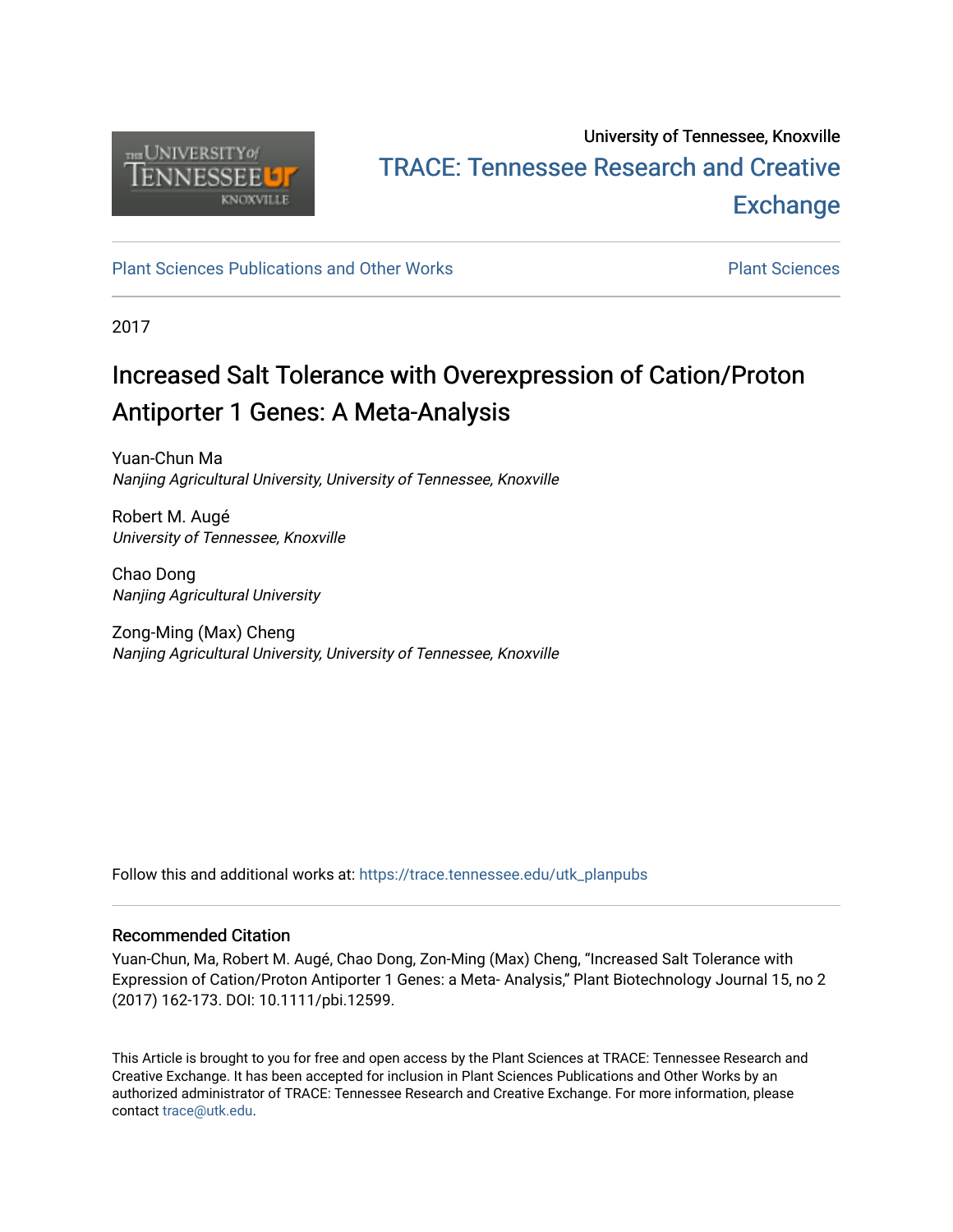Plant Biotechnology Journal (2017) 15, pp. 162-173 doi: 10.1111/pbi.12599

# Increased salt tolerance with overexpression of cation/proton antiporter 1 genes: a meta-analysis

Yuan-Chun Ma<sup>1,2,3</sup>, Robert M. Augé<sup>3</sup>, Chao Dong<sup>2</sup> and Zong-Ming (Max) Cheng<sup>2,3,</sup>\*

<sup>1</sup>Institute of Horticulture, Jiangsu Academy of Agricultural Sciences/Jiangsu Key Laboratory for Horticultural Crop Genetic Improvement, Nanjing, Jiangsu, China <sup>2</sup>College of Horticulture, Nanjing Agricultural University, Nanjing, Jiangsu, China <sup>3</sup>Department of Plant Sciences, University of Tennessee, Knoxville, TN, USA

Received 23 September 2015; revised 21  $\mu$ une 2016; accepted 23 June 2016. \*Correspondence (Tel +865-974-7961; fax +865-974-1942; emails zmc@njau.edu.cn and zcheng@utk.edu)

Keywords: antiporter, CPA1 gene family, meta-analysis, overexpression, salt tolerance, transgenic.

#### Summary

Cation/proton antiporter 1 (CPA1) genes encode cellular Na<sup>+</sup>/H<sup>+</sup> exchanger proteins, which act to adjust ionic balance. Overexpression of CPA1s can improve plant performance under salt stress. However, the diversified roles of the CPA1 family and the various parameters used in evaluating transgenic plants over-expressing CPA1s make it challenging to assess the complex functions of CPA1s and their physiological mechanisms in salt tolerance. Using meta-analysis, we determined how overexpression of CPA1s has influenced several plant characteristics involved in response and resilience to NaCl stress. We also evaluated experimental variables that favour or reduce CPA1 effects in transgenic plants. Viewed across studies, overexpression of CPA1s has increased the magnitude of 10 of the 19 plant characteristics examined, by 25% or more. Among the ten moderating variables, several had substantial impacts on the extent of CPA1 influence: type of culture media, donor and recipient type and genus, and gene family. Genes from monocotyledonous plants stimulated root K<sup>+</sup>, root K<sup>+</sup>/Na<sup>+</sup>, total chlorophyll, total dry weight and root length much more than genes from dicotyledonous species. Genes transformed to or from Arabidopsis have led to smaller CPA1-induced increases in plant characteristics than genes transferred to or from other genera. Heterogeneous expression of CPA1s led to greater increases in leaf chlorophyll and root length than homologous expression. These findings should help guide future investigations into the function of CPA1s in plant salt tolerance and the use of genetic engineering for breeding of resistance.

# Introduction

Soil salinization is one of the chief abiotic stresses that constrain agriculture worldwide (Cramer et al., 2011), and at least 50% of global agricultural lands are at risk of salinization (Wang et al., 2003). Salinity impacts plants by causing osmotic stress, imbalance of ions, ion toxicity and excessive reactive oxygen species (Ruíz-Lozano et al., 2012). Understanding the molecular mechanisms of salt stress responses and the functions of genes that regulate responses to salinity will help in designing strategies for development of salt-resistant crop plants.

The most extensively studied gene category in relation to NaCl stress physiology is the family of cation/proton antiporter 1 (CPA1, Brett et al., 2005). The CPA1 gene family belongs to the CPA superfamily and includes the NHX type and Nhap type (Apse et al., 1999; Rodríguez et al., 2009). CPA1 genes encode Na<sup>+</sup>/H<sup>+</sup> exchanger proteins, which modulate ion balance in plant cells (Feki et al., 2014; Fukuda et al., 2004). Many CPA1 genes have been isolated from various plants and several have been overexpressed in model and in crop plants, frequently leading to increased salinity tolerance (51 papers listed in Appendix S1).

Plants minimize the harmful ionic effects of Na<sup>+</sup> stress by exclusion of Na<sup>+</sup> from leaf tissues and by compartmentalization of Na<sup>+</sup>, mainly in vacuoles (Blumwald, 2000; Chanroj et al., 2012). CPA1 genes can alter ionic adjustment and other regulatory processes of transgenic plants under salt stress (Chinnusamy et al., 2005; Jiang et al., 2010). However, transgenic plants have varied markedly in degree of salt tolerance and physiological change. It has

been difficult to elucidate the exact mechanisms involved in CPA1 transformation as overexpression of CPA1s affects many plant characteristics during normal growth as well as under salinity stress.

Phenotypes of overexpressed plants have not been assessed over consistent experimental conditions. Concentrations of NaCl and exposure time have varied greatly (Appendix S1). Gene donors and recipients have been both monocotyledonous and dicotyledonous, representing both herbaceous and woody lifestyles. Most genes used in transformation have been AtNHX7, AtNHX1 or their orthologs in other species, but the identity of the gene within the multigenic CPA1 family is another variable that has differed among studies.

Meta-analysis refers to the statistical synthesis of results from multiple studies (Borenstein et al., 2009). The analysis allows us to characterize the consistency of a treatment effect and to estimate its magnitude much more precisely than from single studies alone. It also enables us to quantify the influence of various experimental factors on the treatment effect, factors that have been investigated across many studies and whose nuances go far beyond the capability of any one experiment. We performed a meta-analysis on overexpression of CPA1 genes to summarize their effects on plant responses to NaCl stress. Additionally, we examined several experimental factors (often termed moderator variables, or simply, moderators) that may have influenced the extent of the CPA1 effect on plant response. We sought to answer the following questions: (i) What is the overall impact of CPA1 transformation across studies on plant response to NaCl stress? (ii) Has the CPA1 influence been more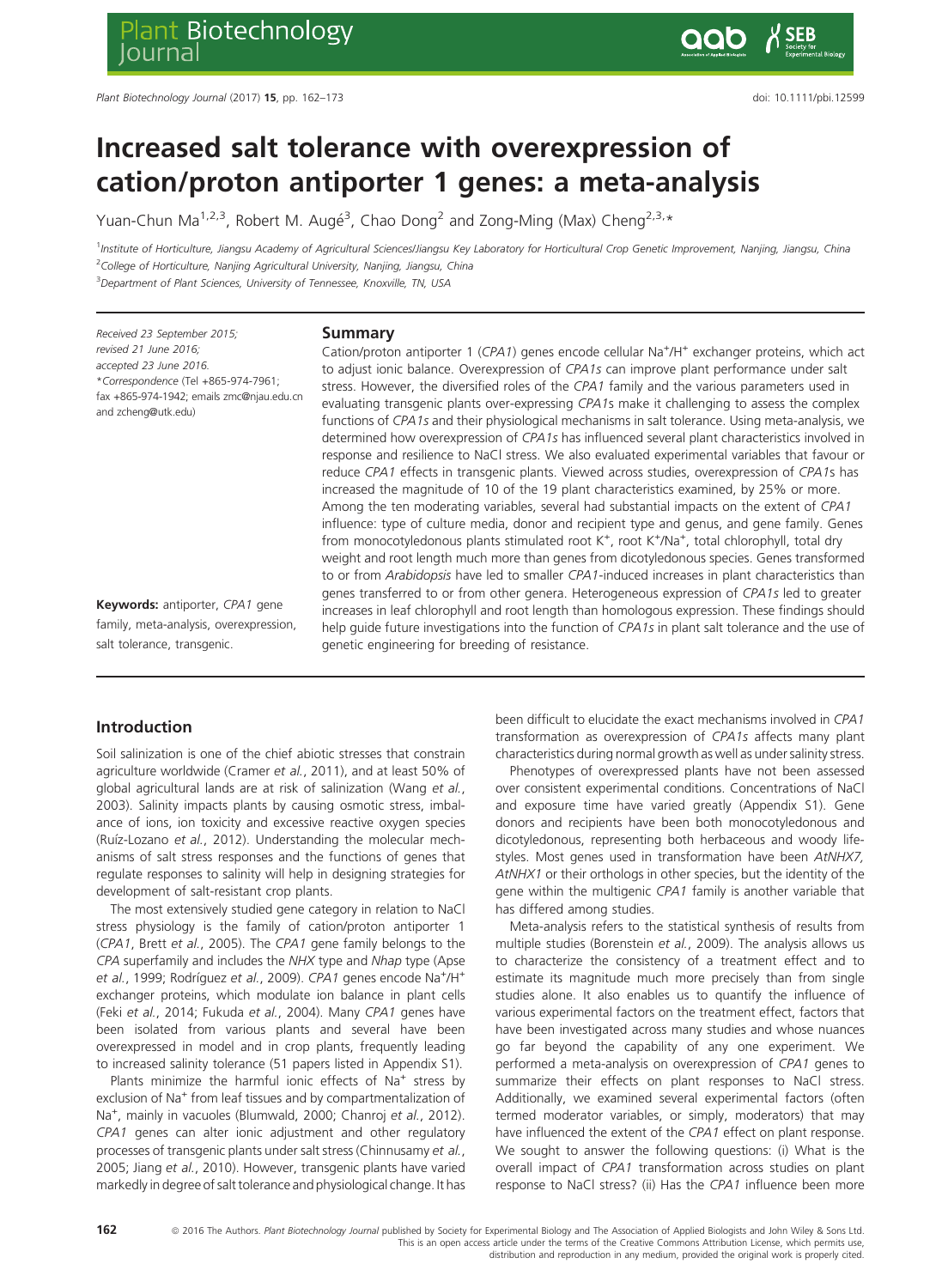pronounced in NaCl-stressed plants than in unstressed plants? (iii) How have particular experimental variables affected the size of CPA1 influence? The analysis points to several potential research areas which should help scholars better understand the roles of the CPA1 gene family in enhancing salt tolerance.

## Results

#### Overall summary effects

Summary effect sizes represent the average ratio of transformed (TC) and nontransformed (NC) plants over all studies. Gene donor plants were represented by 30 species in 24 genera across the 284 studies (Appendix S1). The most highly studied CPA1 genes were from Arabidopsis (109 studies). Among gene donor plant types, the most information was available for dicotyledonous plants (228 studies). Eighteen species of recipient plants were studied. The data set included eight CPA1 gene family members with NHX1 most examined (181 studies), followed by SOS1 (52 studies). Single gene transformation was examined in 253 studies; the other 31 studies combined two or three genes, where one gene belonged to the CPA1 family.

Natural logs ( $\ln R$ ) of summary effect sizes are depicted in the plots (Figures 1–8 and S1–S3). As the ratio of transformed/ nontransformed treatment means (termed 'response ratio'), the summary effect size reflects the relative magnitude of the treatment effect and its confidence intervals (CIs) indicate its precision. 'Forest plot' is the term used to refer to the graphical depiction of these unit-less ratios and their CIs. When displayed as logs, positive values of the summary effect indicate promotive treatment effects and negative values inhibitive treatment effects. Raw percentage changes induced by CPA1 transformation are listed in Table 1.

In meta-analysis, greater emphasis should be placed on the magnitude and precision of the summary effects than on tests of their statistical significance and P values (Cooper, 2009; Cumming, 2012). Scientific significance of the size of the treatment is of greater importance than its statistical significance, owing often to lack of adequate statistical power. However, many metaanalysts in plant biology and ecology rely on  $P$  values in interpreting their analyses. We have endeavoured to combine these perspectives in summarizing our findings.

CPA1 transformation had statistically significant impacts for 10 of the 19 plant characters examined under salt stress (Figure 1a:  $P \le 0.05$ , Cls did not cross-zero), increasing values by 25% or more (Table 1). Seed germination has been most affected by transformation, about 2.5x higher in TC than in NC plants. Chlorophyll content and total dry weight were doubled by transformation. Root K<sup>+</sup>/Na<sup>+</sup> ratio and root length were also markedly increased in TC plants, by over 50%. Transformation had negligible impact on root Na<sup>+</sup> concentration and leaf MDA content. Root fresh weight, plant survival and leaf REC were each substantively reduced in TC plants relative to their NC counterparts, by 24%–31%; small numbers of studies led to relatively large CIs and statistical insignificance for these summary effects. CPA1 transformation has had no statistically significant impacts  $(P \ge 0.05)$  on these plant characteristics in the absence of NaCl (Figure 1b), likely due to imprecision (low numbers of studies) in some instances (seed germination).

#### Moderator variables

Heterogeneity refers to true differences among studies in treatment outcomes (as opposed to variation due to sampling error within studies). Moderator analysis is performed to

understand heterogeneity: to determine which experimental variables (moderating variables, or 'moderators') have had particularly large impacts on the treatment outcomes and which have had trivial or no effects. We conducted moderator analysis of the ten summary effects that were significantly affected by CPA1 transformation (Table 2, Appendix S1). Figures 2–8 depict the influence of the moderator levels (categories) on those summary effects that have shown the most sensitivity to the moderators. None of the summary effects exhibited statistically significant heterogeneity ( $P_{\text{hetero}} > 0.10$ , Table 1); a  $P_{\text{hetero}}$  value for the Q-test of  $<$ 0.1 has been used to indicate significant heterogeneity in the summary effect sizes (lacovelli et al., 2014). This led to values of zero in  $l^2$  for each summary effect.  $l^2$  is a statistic that indicates the percentage of variation due to real differences in outcomes among studies. Here, too, we note the cautions of meta analyst (Borenstein et al., 2009), who point out that while a significant heterogeneity P value or positive  $l^2$ provides evidence that subgroups differed among trials (that there were real differences among studies), the converse does not hold. A P value above 0.1 does not provide evidence that moderator level studies are consistent among studies. Again, lack of significance may frequently be due to low statistical power. Even substantial real dispersion of true effects might yield  $P<sub>hetero</sub> > 0.1$  with a small number of studies or large within-study variance, often the case in plant biology meta-analyses.

#### Cations

The influence of several moderators on the extent to which CPA1 transformation affected root  $K^+$  in salt-stressed plants is illustrated in Figure 2. Greater root  $K^+$  has been observed when experiments used liquid media than when plants were grown on soil or solid media (Figure 2a). It has generally taken a few days for root  $K^+$  to increase and then plateau after exposure to NaCl stress; the average TC-induced increase over 1–5 days is 30% with the increase levelling off at 50–55% (Figure 2b). Greater stress severity has been associated with higher TC-induced root K+ , with low, moderate and severe stress giving average increases of 28%, 53% and 72%, respectively (Figure 2c). Monocotyledonous plants have been much more sensitive to the process than dicots; root  $K^+$  was twice as high in recipient monocot than dicot plants and 4x as high when gene donors were monocots than when they were dicots (Figure 2e, g). Taxonomy has also mattered; recipient and donor genera have had marked effects on the outcome of transformation. Root  $K^+$  has shown the greatest response in transformed Nicotiana, and response has been largest when genes came from Puccinellia (Figure 2f, h). NHX has had several-fold greater impact than NHX1 or NHX2 and about twice the impact of SOS1 (Figure 2j). Study numbers are low for most of these comparisons and so summary effects are imprecise (large CIs) and in most cases not statistically significant.

Unlike root K<sup>+</sup>, K<sup>+</sup>/Na<sup>+</sup> in roots of transformed plants has been higher when experiments were conducted in soil than on solid or liquid laboratory media (Figure 3a). Also unlike root K<sup>+</sup>, root K<sup>+</sup>/ Na<sup>+</sup> has peaked dramatically in TC plants after 6–10 days of stress then subsided (Figure 3b). The impact of CPA1 transformation on root K<sup>+</sup>/Na<sup>+</sup> has been over  $10\times$  greater at medium and high stress than at low stress (Figure 3c). When gene donors and recipients have been of different genera, the impact of transformation has been about twice as large as when donor and recipient were of the same genus (Figure 3d). Transformed monocot and dicot recipient plants have had similar root K<sup>+</sup>/Na<sup>+</sup>, but this cation ratio has been increased substantially when donors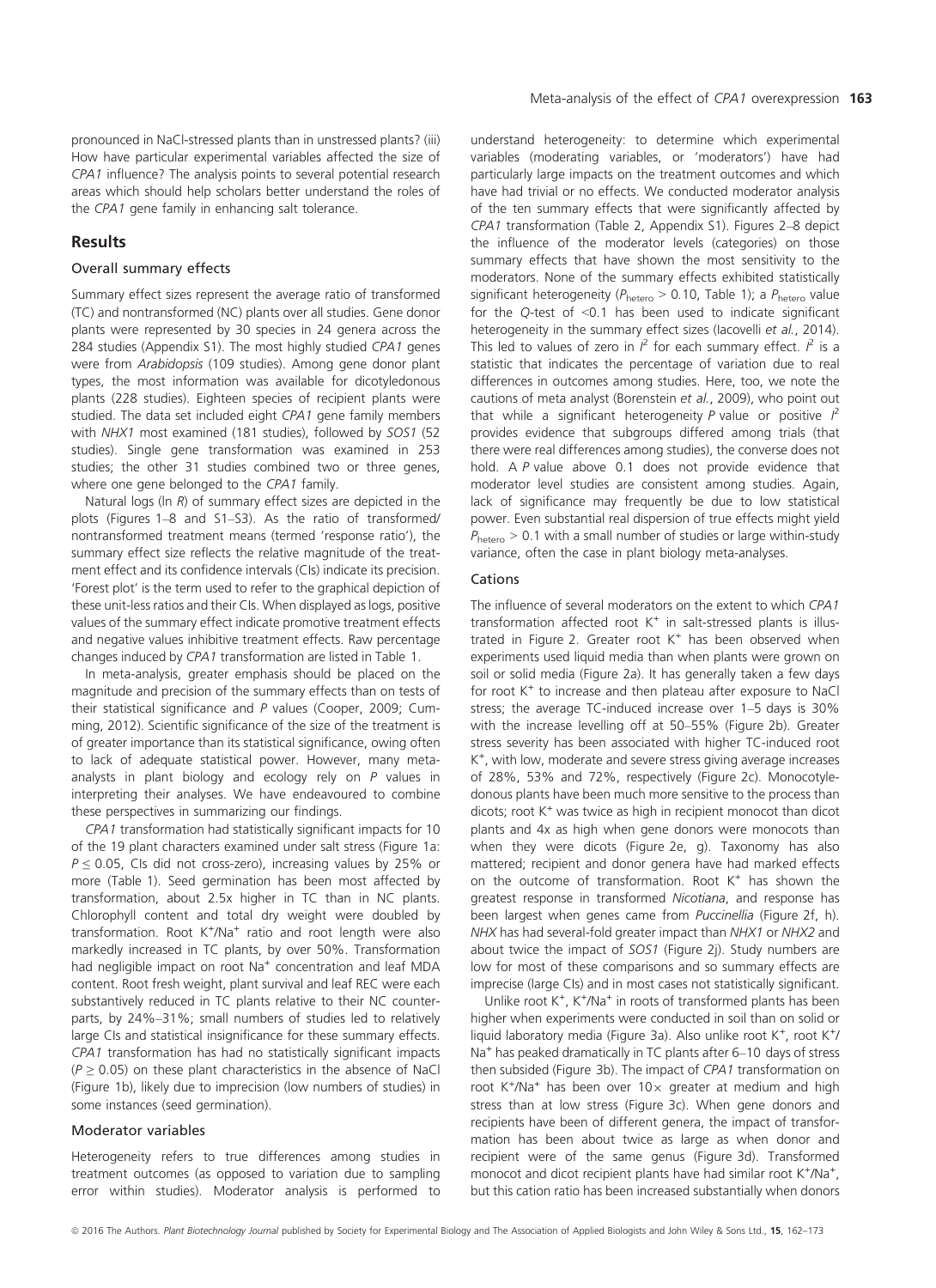

Figure 1 Weighted summary effect sizes (natural log of the transformed/control plant response ratios, In R). Ratios are unit-less. Horizontal bars associated with summary effects (closed circles) are 95% confidence intervals (CIs). Summary effects were analysed in plants exposed to NaCl stress (a) and unstressed plants (b). n is the number of studies contributing to each summary effect.  $P \le 0.05$  indicates that the summary effect was significantly different than zero (same for Figures 2–8).

were monocots (Figure 3e, g). As for root K<sup>+</sup>, Nicotiana and Puccinella have also been the most responsive genera to transformation for root K<sup>+</sup>/Na<sup>+</sup> increases (Figure 2f, h) and NXH the most influential CPA1 gene member (Figure 3i).

#### Size characteristics

The effect of transformation on increasing shoot fresh weight and total dry weight of salt-stressed plants has not been consistent across treatment media, with shoot fresh weight higher in soils (only two studies) and total dry weight considerably higher in liquid media (Figures 4a, 5a). Shoot fresh weight has been at least twice as large at moderate stress durations (11–20 days) than at shorter or longer durations (Figure 4b). Averaged across studies, both shoot dry weight and total dry weight have been almost  $3\times$ larger at low stress severity than at the most severe stress, with variable response at medium severity (Figures 4c, 5c). Monocot recipients exhibited lower shoot fresh weight but higher total dry weight with CPA1 overexpression (Figures 4d, 5d). Biomass of salt-stressed plants has been much more affected by transformation when donors were monocots (Figures 4f, 5f). The TCinduced growth increases differed among recipient and donor genera but inconsistently (Figures 4e, g, 5e, g). Transformation effects on biomass have been mostly similar among the NHX and SOS1 genes (Figures 4i, 5h). Across moderators, study numbers were small for these biomass effect sizes, resulting in large confidence intervals and low precision. There was much overlap among levels of most moderators; more studies are needed to resolve moderator influences.

Media type has not affected the magnitude of the TC-induced increase in root length (Figure 6a). Intermediate exposure times have caused transformation to increase root length much more than the shortest or longest durations (Figure 6b). Also as for most effect sizes portrayed in earlier figures, greater stress severity has increased the TC-induced impact, with the increases associated with high severity averaging about 3x greater than those for low severity (Figure 6c). CPA1 transformation has more than doubled root length when gene donor and recipient plants subjected to NaCl stress have been of different genera (Figure 6d). When donors and recipients were of the same genus, transformation has had a slightly negative effect. Recipient dicots and monocots have not differed in TC-induced impact on root length (Figure 6e), while monocots have clearly had much more impact than dicots as gene donors (Figure 6g). Root length of recipient Arabidopsis appears to have been somewhat more responsive than for other genera (Figure 6f). Pennisetum appears to be a promising CPA1 donor genus, imparting a dramatic TCinduced 188% increase in root length to recipient plants (Figure 6h). Among CPA1 gene family members, SOS1 has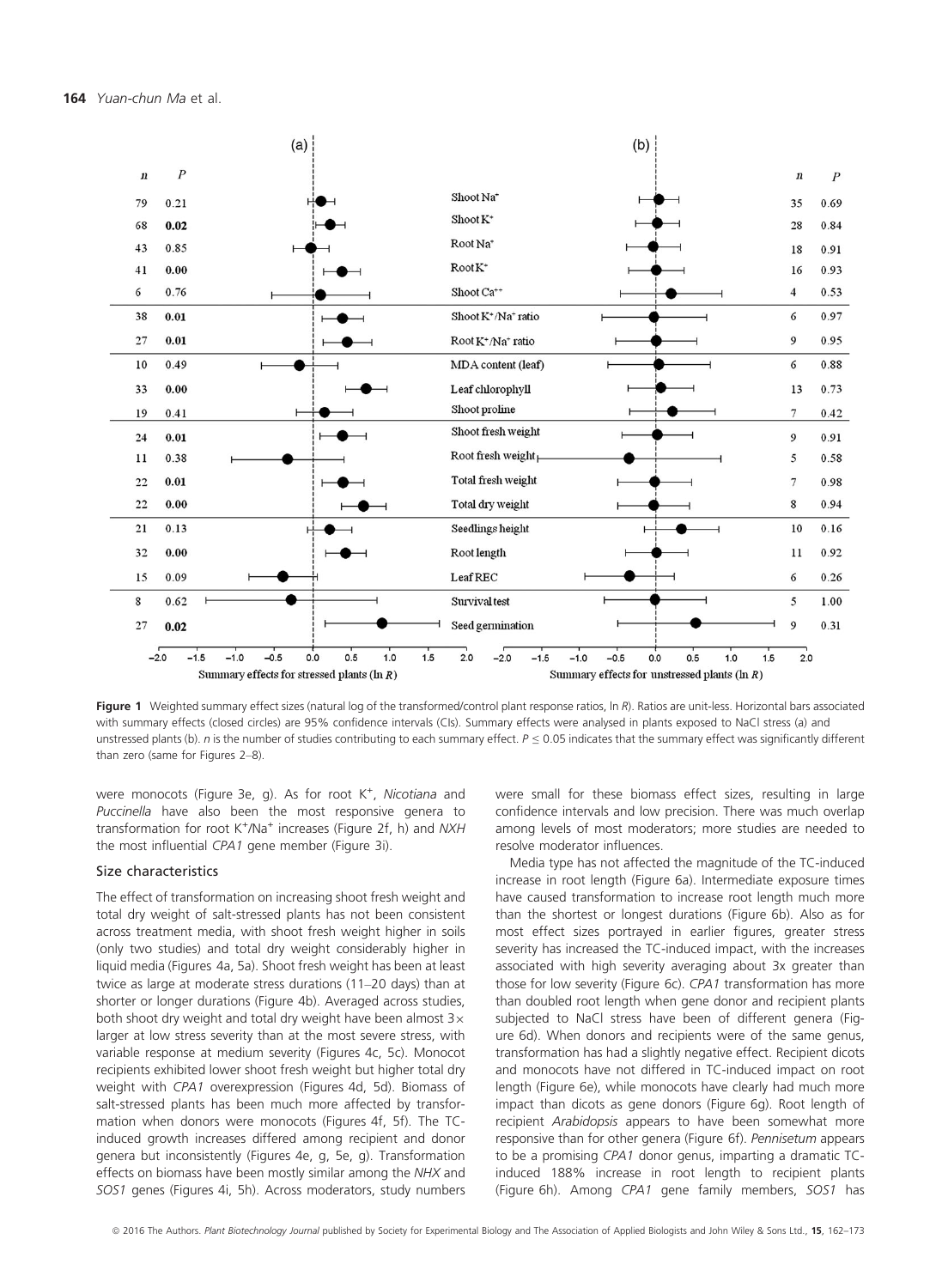

**Figure 2** Summary effects (as natural logs,  $\ln R$ ) and 95% confidence intervals (CIs) for the influence of CPA1 overexpression on concentration of potassium ions in roots (root K<sup>+</sup>). Summary effects were analysed in plants exposed to NaCl stress, with the impacts of ten moderator variables on the magnitude of the treatment effect portrayed (a–j). Category lists levels (categories or subgroups) of each moderator. Change (to the right of plots) refers to raw percentage increase in root  $K^+$  induced by overexpression of CPA1.

tended to have the most influence on root length of salt-stressed plants (Figure 6i).

#### Other characteristics

The outcomes of transformation on leaf chlorophyll content have been most evident in association with liquid media, with the TCinduced impact averaging 39%, 51% and 137% for solid, soil and liquid media, respectively (Figure 7a). Again, the most dramatic impact has occurred at intermediate durations. Transformed plants exposed to NaCl stress for 6–10 days showed threefold (200%) increases in leaf chlorophyll, as opposed to more modest increases at longer time periods and at 1–5 days (Figure 7b). TC-induced stimulation of leaf chlorophyll at the lowest stress severity was about half that at the two higher levels of severity (Figure 7c). As in root length and other effect sizes, transformation has had much greater effect on leaf chlorophyll when donor and recipient genera have differed relative to experiments in which donor and recipient were of the same genus (Figure 7d). Dicot and monocot recipient plants have not differed greatly in their TC-induced chlorophyll response (Figure 7e), but monocots have tended to be much more influential as donors (Figure 7g). Again, Arabidopsis has tended to be among the least responsive species to CPA1 transformation (Figure 7f, h). Multiple gene numbers have tended to impart more salt tolerance than single gene transformation (Figure 7i).

NHX1, SOS1 and other CPA1 genes have affected leaf chlorophyll similarly, doubling it relative to controls (Figure 7j).

Seed germination data have been reported less frequently than other effect sizes, allowing less moderator analysis as well as resulting in large CIs. NaCl stress of medium severity has resulted in much greater TC-induced impact on seed germination than high and low severity (Figure 8a). Again, a much greater impact of CPA1 transformation has occurred at the moderate stress exposure (6–10 days) compared to longer duration, 11–20 days and >20 days (Figure 8b). Donor and recipient genera other than Arabidopsis have been much more affected by the CPA1 genes (Figure 8c, d); other recipient genera combined showed a phenomenal TC-induced increase in seed germination of 21-fold (1972%). Transfer of multiple genes has resulted in about  $8 \times$ (711%) greater impact than single gene transfers (97%) (Figure 8e), with the NHX1 gene again having substantially greater effect than SOS1 and other genes (Figure 8f).

### Publication bias

Publication bias is the term applied to research in the published literature that is systematically unrepresentative of all completed studies (Rothstein et al., 2005). A concern about bias stems from the possibility that significant treatment differences may be more likely to be published than nonsignificant findings. Several statistical methods developed to test for potential bias involve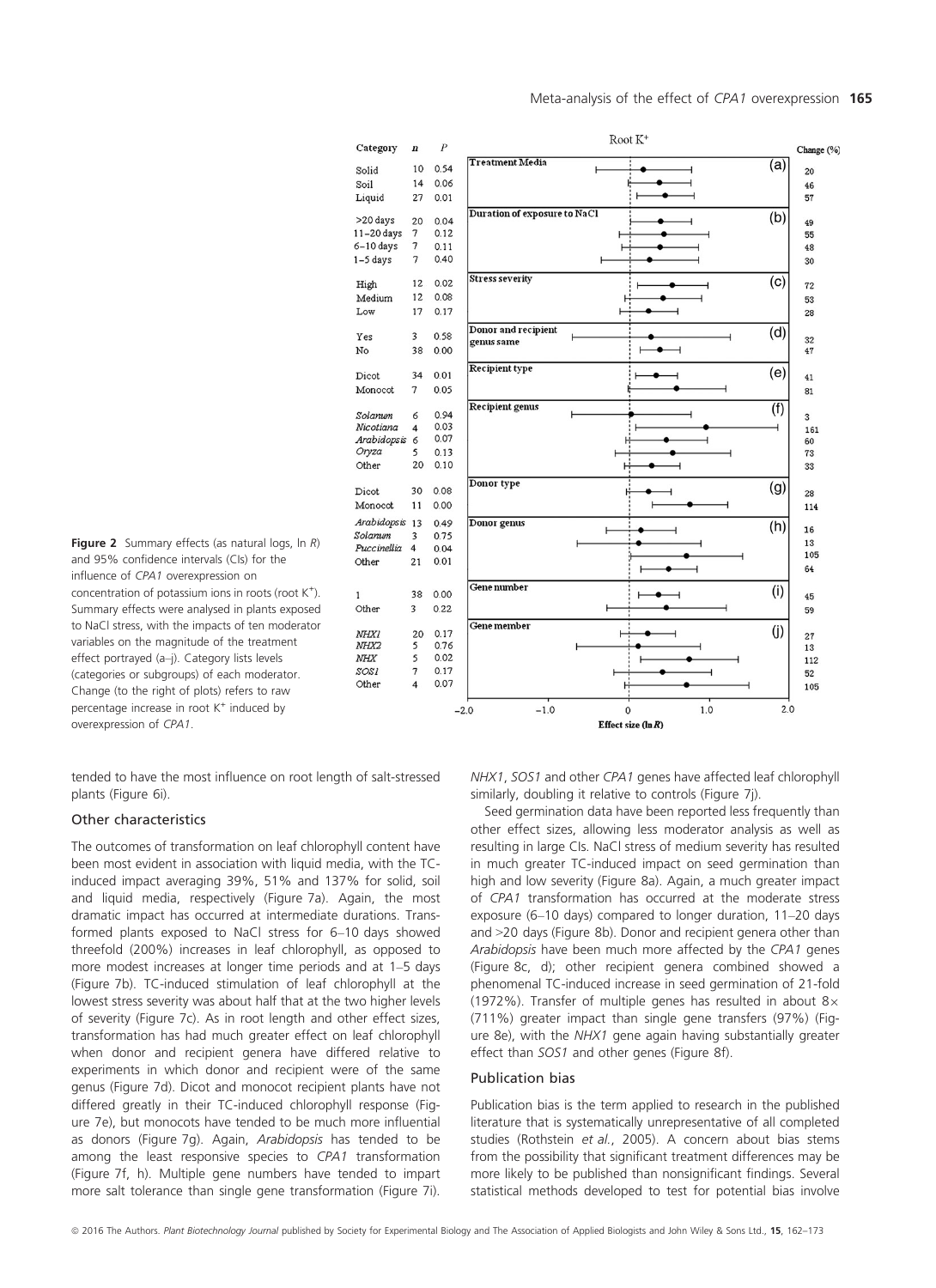$\overline{1}$ 

Other

NHX1

NHX2

SOS

Other

21  $0.02$ 

 $\overline{\mathbf{3}}$ 0.45

 $\begin{array}{c} 11 \\ 4 \end{array}$  $0.25$ 

 $\overline{5}$  $0.41$ 

 $\frac{1}{4}$  $0.02$ 

 $0.48$ 

Gene member

 $-2.0$ 

 $-1.0$ 

 $\Omega$ 

Effect size  $(\ln R)$ 





Figure 4 Summary effects (as natural logs,  $\ln R$ ) and 95% confidence intervals (CIs) for the influence of CPA1 overexpression on shoot fresh weight in plants exposed to NaCl. The impacts of nine moderator variables on the magnitude of the treatment effect are portrayed (a–i; 'same donor and recipient genus' not analysed due to insufficient studies). Category lists levels of each moderator. Change refers to raw percentage increase in shoot fresh weight induced by overexpression of CPA1.

© 2016 The Authors. Plant Biotechnology Journal published by Society for Experimental Biology and The Association of Applied Biologists and John Wiley & Sons Ltd., 15, 162-173

 $1.0$ 

 $2.0$ 

48

 $43$ 

42

50

142

 $(i)$  $27$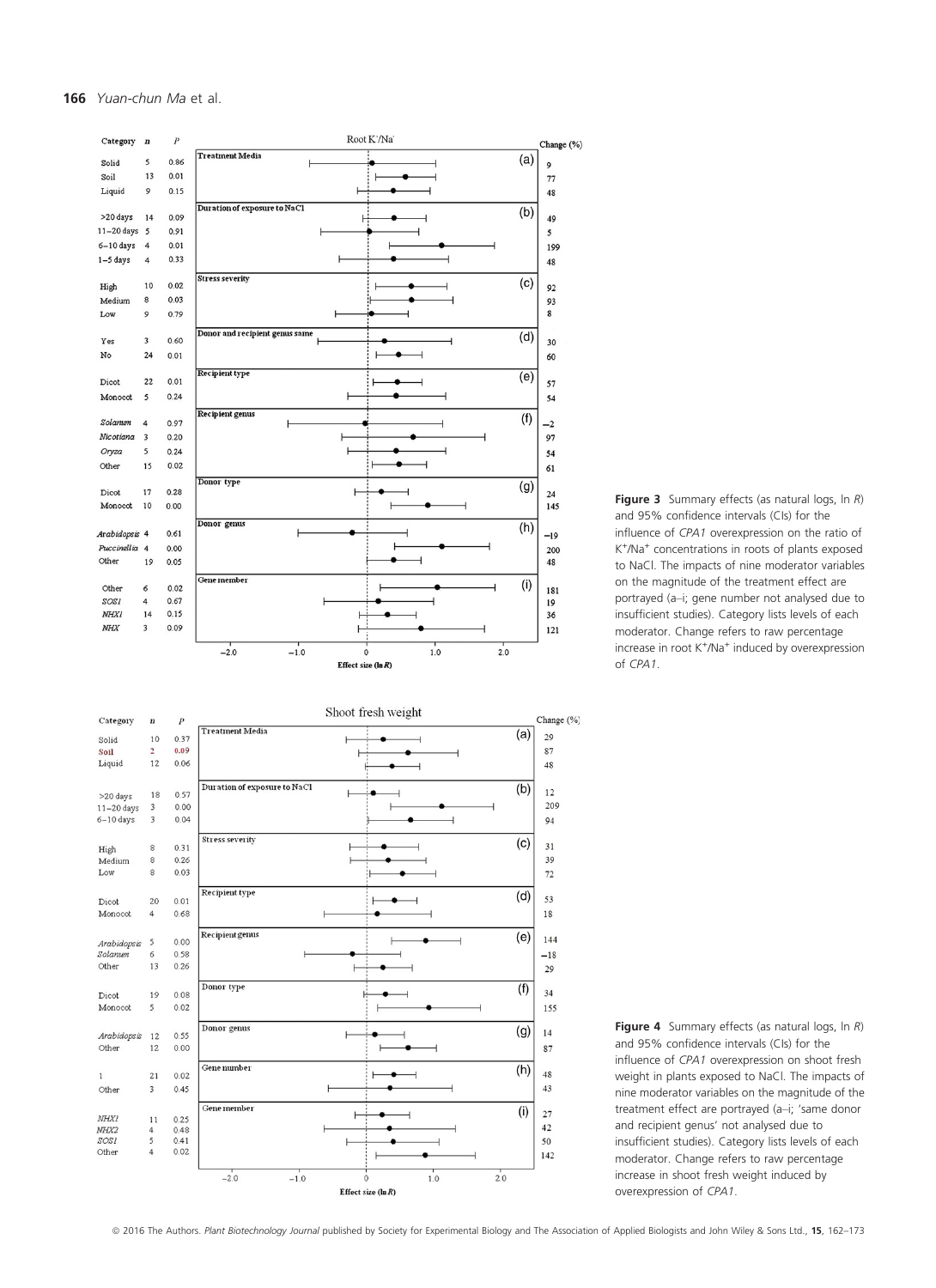

**Figure 5** Summary effects (as natural logs,  $\ln R$ ) and 95% confidence intervals (CIs) for the influence of CPA1 overexpression on total dry weight in plants exposed to NaCl. The impacts of eight moderator variables on the magnitude of the treatment effect are portrayed (a–h; 'same donor and recipient genus' and gene number not analysed due to insufficient studies). Category lists levels of each moderator. Change refers to raw percentage increase in total fresh weight induced by overexpression of CPA1.



Figure 6 Summary effects (as natural logs,  $\ln R$ ) and 95% confidence intervals (CIs) for the influence of CPA1 overexpression on root length in plants exposed to NaCl. The impacts of nine moderator variables on the magnitude of the treatment effect are portrayed (a–i; gene number not analysed due to insufficient studies). Category lists levels of each moderator. Change refers to raw percentage increase in root length induced by overexpression of CPA1.

exploring the relationship between study effect size and precision. The idea is that studies with smaller sample sizes (and hence higher variance) will tend to have larger effect sizes than larger studies with greater precision; greater treatment differences are required for statistical significance as sample size decreases.

We found little evidence of publication bias in the parameters commonly used to test for it, for any of the summary effects.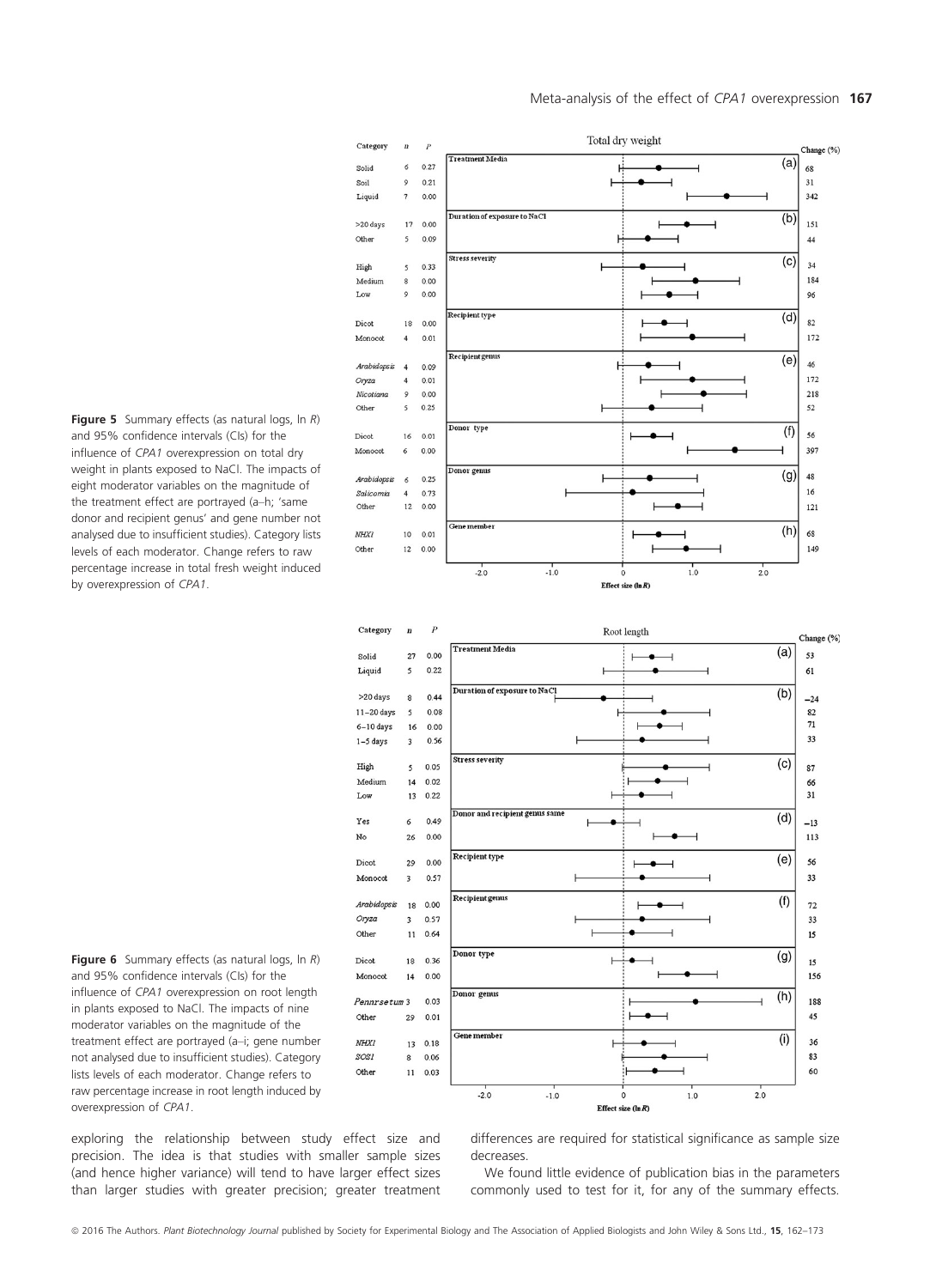





Funnel plots indicated that studies displayed the expected dispersion around the overall summary effect. Within the Begg and Mazumbar rank correlation test, all summary effects except shoot  $Ca^{2+}$  had absolute Kendall tau values below 0.3, indicating little concern for bias (no tendency for effect sizes to increase as

study size decreases). The Duvall and Tweedie trim and fill analysis indicated no concern that publication bias has resulted in an inflated summary effect. The purpose of the fail-safe calculation is to estimate whether publication biases (if they exist) can be safely ignored (Rosenberg, 2005). In all cases, the Orwin's failsafe N was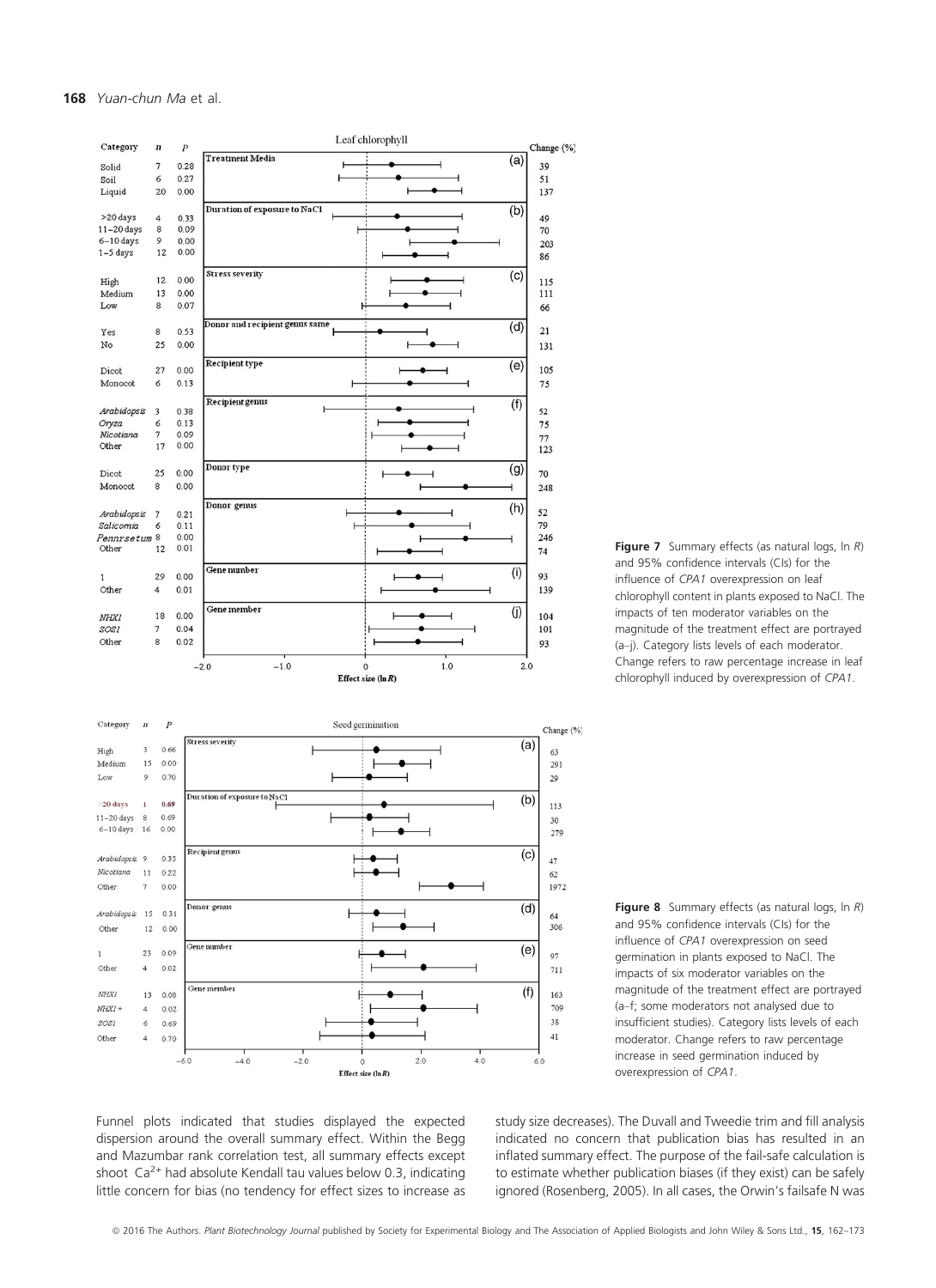Table 1 Heterogeneity statistics for the 19 summary effect sizes under NaCl stress: Qt, total observed variation among studies;  $P_{\text{hetero}}$ probability that Qt was due entirely to sampling error and not to real variation among studies; changes to summary effects caused by foreign CPA1 genes, transformed from ln R to raw percentages. Analysis was conducted on log-transformed values (ln R) from each study, and raw values were provided below as percentage changes

| Summary effect size                         | Qt     | $P_{\text{hetero}}$ | TC-induced change (%) |
|---------------------------------------------|--------|---------------------|-----------------------|
| Shoot Na <sup>+</sup>                       | 34.169 | 0.0                 | 12                    |
| Shoot K <sup>+</sup>                        | 18.685 | 0.0                 | 26                    |
| Root Na <sup>+</sup>                        | 16.556 | 0.0                 | $-2$                  |
| Root K <sup>+</sup>                         | 11.686 | 0.0                 | 46                    |
| Shoot $Ca^{2+}$                             | 0.546  | 0.0                 | 11                    |
| Shoot K <sup>+</sup> /Na <sup>+</sup> ratio | 7.937  | 0.0                 | 47                    |
| Root K <sup>+</sup> /Na <sup>+</sup> ratio  | 13.300 | 0.0                 | 57                    |
| MDA (leaf)                                  | 1.985  | 0.0                 | $-16$                 |
| Leaf chlorophyll                            | 15.559 | 0.0                 | 100                   |
| Shoot proline                               | 8.720  | 0.0                 | 17                    |
| Shoot fresh weight                          | 10.573 | 0.0                 | 48                    |
| Root fresh weight                           | 7.917  | 0.0                 | $-28$                 |
| Total fresh weight                          | 11.256 | 0.0                 | 48                    |
| Total dry weight                            | 18.627 | 0.0                 | 94                    |
| Seedlings height                            | 3.720  | 0.0                 | 25                    |
| Root length                                 | 30.680 | 0.0                 | 53                    |
| Leaf REC                                    | 1.934  | 0.0                 | $-32$                 |
| Survival test                               | 6.833  | 0.0                 | $-24$                 |
| Seed germination                            | 16.585 | 0.0                 | 146                   |
|                                             |        |                     |                       |

For TC-induced changes (changes induced by CPA1 transformation), bold text signifies change was significant ( $P \le 0.05$ ), with positive values indicating TCinduced promotion and negative values TC-induced inhibition. The magnitude and precision of each effect size listed below is illustrated in Figure 1.

much higher than the classic Rosenthal threshold number of  $5k + 10$ . In other words, a very large (and very unlikely) number of missing studies would be needed to reduce the treatment effect to <4%, for any of the summary effects. The Egger's P values did suggest the possibility of bias for shoot Na<sup>+</sup>, shoot  $Ca<sup>2+</sup>$ , shoot fresh weight and total fresh weight. This one test should be viewed within the context of the several other measures that do not indicate a concern for bias. Additional details and tests are provided in Appendix S2.

#### **Discussion**

The involvement of NHX1, SOS1 and other CPA1 genes in plant response to NaCl stress has been well documented (An et al., 2007; Ma et al., 2015). Sodium toxicity disrupts ion homoeostasis and consequently cellular metabolism (Ahmad and Maathuis, 2014). Many cytosolic enzymes that are activated by  $K^+$  are inhibited by Na<sup>+</sup> (Flowers et al., 1977), and high cytosolic K<sup>+</sup>/Na<sup>+</sup> ratio helps sustain normal metabolism. Na<sup>+</sup>/H<sup>+</sup> antiporters move sodium ions across membranes by exchanging H<sup>+</sup> for Na<sup>+</sup> (Adem et al., 2015). Genes in the CPA1 family encode Na<sup>+</sup>/H<sup>+</sup> exchangers that act in compartmentalizing Na<sup>+</sup> and thereby reducing its accumulation in the cytosol (Apse et al., 1999; Serrano and Rodriguez-Navarro, 2001). Maintaining high K<sup>+</sup> is important in sodium tolerance, and  $NHX$  genes have been found to assist  $K^+$ homoeostasis (Barragán et al., 2012). CPA1 gene members also act in control of long-distance transport of Na<sup>+</sup> (Shi et al., 2002),

by retrieving sodium from root xylem and sequestering it in root vacuoles (Martínez-Alcántara et al., 2015) and potentially by exporting it back to the soil solution (Nie et al., 2015). Favourable ion regulation protects cells in several ways, for example by enhancing proline accumulation, preserving membrane integrity and increasing the scavenging of reactive oxygen species (Fan et al., 2015). The value of the meta-analysis, beyond the confirming the overall promotive influence of ectopic CPA1 overexpression on salt tolerance, gives the average magnitude of the influence across studies and enables us to see which plant attributes have been most influenced by overexpression. Perhaps more importantly, the analysis gives perspective on which experimental circumstances and plant taxa have been associated with the greatest impacts of overexpression and which with minimal impact.

The positive TC-induced effects on phenology have occurred at all durations but have been greatest for several plant characteristics when measured with exposures of intermediate duration. The CPA1 impact is usually substantial in the first days of exposure, becomes highest at 6–20 days then subsides, often becoming negligible after about three weeks. This suggests that overexpression of CPA1 genes may provide only moderate salt tolerance because the amount of  $Na<sup>+</sup>$  that can be moved into vacuoles has limits; ultimately, compartmentation is swamped. When Na<sup>+</sup> accumulation reaches the limit of vacuolar capacity, likely the case under severe salinity or long-term exposure to moderate salinity, the impact of CPA1 overexpression subsides. This may explain why no highly salt-resistant crop varieties have been developed by overexpression of CPA1 genes. Still, there are many instances in which modest boosts in resilience may prove very worthwhile. For example, achieving maximum protection at 2–3 weeks may have particular advantage for transplants, which are especially vulnerable during the first weeks after transplantation to the field or into containers.

Adem et al. (2015) suggested that several genes need to be pyramided for antiporter transformation to achieve a meaningful effect. The meta-analytic perspective across the literature provides some support for this idea, in that the TC-induced improvement was largest for some plant characteristics when more than one gene was transferred to recipient plants relative to transformation with a single gene. Low study numbers for these comparisons resulted in imprecise summaries (large CIs), but three of the four characteristics examined root K<sup>+</sup>, leaf chlorophyll and seed germination clearly displayed this trend. The functions of CPA1 genes for plant salt tolerance can be classified into two main categories based on the locations of proteins and the different pathways in the molecular evolution of stress tolerance (Bassil and Blumwald, 2014; Pires et al., 2013). Therefore, it seems reasonable that transferring two types of genes into one recipient plant may potentially have an additive effect in reducing Na<sup>+</sup> toxicity. This should be a fruitful area for additional research.

Why has CPA1 transformation failed to improve stress tolerance in some studies? Adem et al. (2015) pointed to several possibilities for why the phenology or behaviour of transformed plants may not differ from controls: low activity of vacuolar enzymes resulting in an insufficient proton gradient; inability of transgenic plants to prevent a passive leak of sodium from vacuoles back into cytosol; insufficient ATP to support proton pumping; and improper folding or incorrect targeting of antiporter proteins. It is possible that one or more of these processes have been associated with those moderator subgroups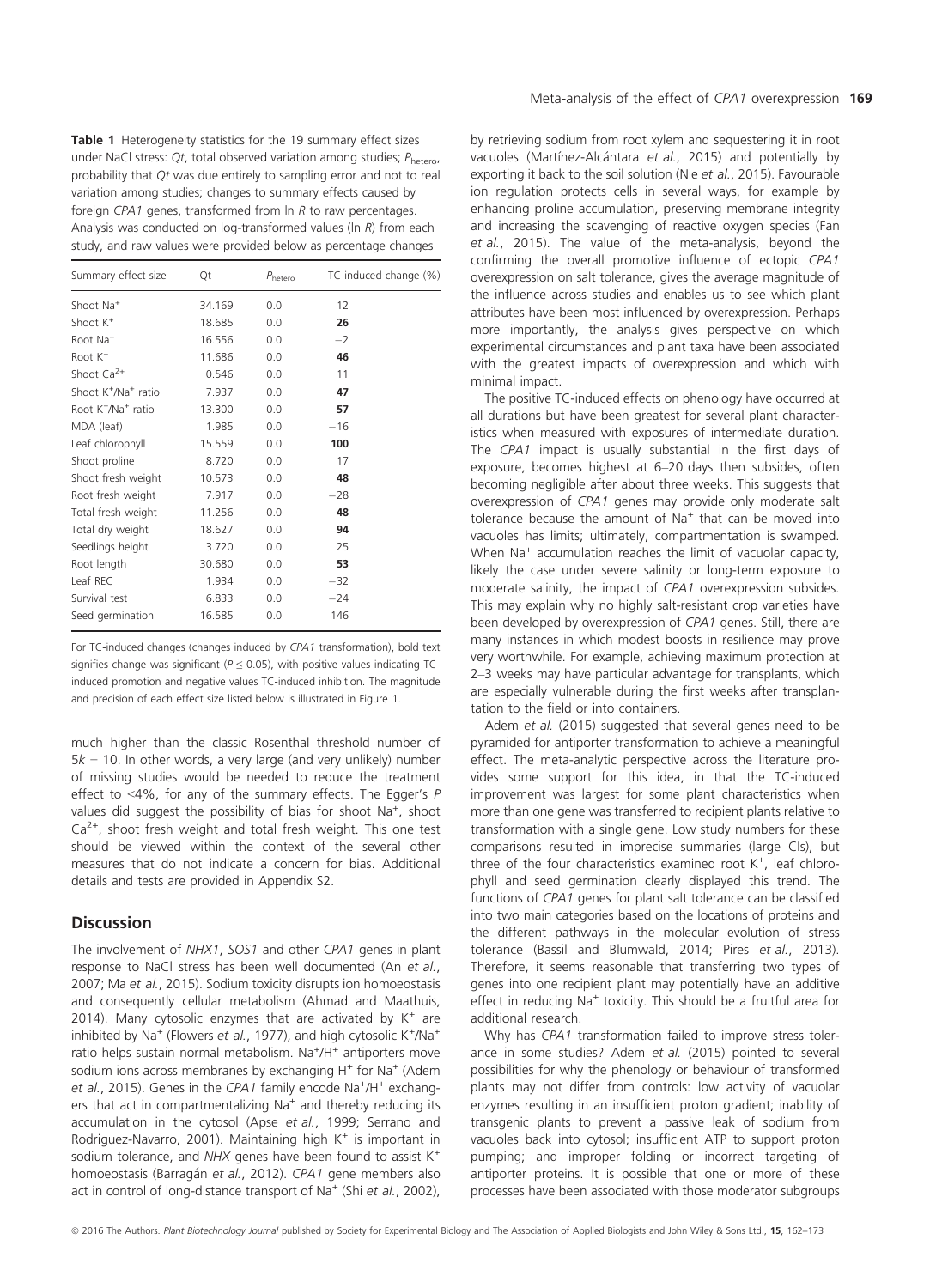Table 2 Heterogeneity P values (Phetero): probability that moderators (experimental variables) accounted for real differences in treatment effects among studies

| Moderator                            | Effect size          |                    |               |                          |                     |                          |                          |                     |             |                          |  |
|--------------------------------------|----------------------|--------------------|---------------|--------------------------|---------------------|--------------------------|--------------------------|---------------------|-------------|--------------------------|--|
|                                      | Shoot K <sup>+</sup> | Root<br>$K^+/Na^+$ | Root<br>$K^+$ | Shoot<br>$K^+/Na^+$      | Leaf<br>chlorophyll | Shoot<br>fresh<br>weight | Total fresh weight       | Total dry<br>weight | Root length | Seed<br>germination      |  |
| Treatment<br>media                   | 0.59                 | 0.62               | 0.75          | 0.61                     | 0.24                | 0.73                     | 0.25                     | < 0.01              | 0.90        |                          |  |
| Duration of<br>exposure to<br>NaCl   | 0.71                 | 0.26               | 0.98          | 0.83                     | 0.38                | 0.04                     | 0.39                     | 0.06                | 0.21        | 0.61                     |  |
| Stress severity                      | 0.37                 | 0.23               | 0.58          | 0.83                     | 0.74                | 0.72                     | 0.27                     | 0.23                | 0.61        | 0.36                     |  |
| Recipient type                       | 0.78                 | 0.97               | 0.45          | 0.37                     | 0.69                | 0.56                     | $\overline{\phantom{a}}$ | 0.33                | 0.76        | -                        |  |
| Recipient genus                      | 0.85                 | 0.83               | 0.54          | 0.64                     | 0.81                | 0.04                     | 0.30                     | 0.14                | 0.47        | < 0.001                  |  |
| Donor type                           | 0.20                 | 0.05               | 0.07          | 0.10                     | 0.03                | 0.13                     | $\overline{\phantom{m}}$ | < 0.01              | < 0.01      | $\overline{\phantom{0}}$ |  |
| Donor genus                          | 0.76                 | 0.05               | 0.42          | 0.15                     | 0.18                | 0.18                     | 0.26                     | 0.35                | 0.17        | 0.21                     |  |
| Donor and<br>recipient genus<br>same | 0.88                 | 0.69               | 0.83          | 0.78                     | 0.05                |                          | $\qquad \qquad$          | $-$                 | < 0.001     | -                        |  |
| Gene number                          | 0.91                 | $\qquad \qquad -$  | 0.81          | $\overline{\phantom{m}}$ | 0.57                | 0.95                     | $\overline{\phantom{m}}$ |                     | -           | 0.16                     |  |
| Gene member                          | 0.50                 | 0.34               | 0.51          | 0.79                     | 0.99                | 0.52                     | 0.99                     | 0.21                | 0.74        | -                        |  |

 $P_{\text{hetero}} \leq 0.1$  signifies that observed variation is not due solely to sampling error (expected variation). Dashed entries indicate that insufficient data were available to perform an analysis. Each moderator was examined in relation to the ten summary effect sizes (ratios of treatment/control plants) significantly impacted by CPA1 overexpression. Appendix S1 provides associated Qm values (between-study variation); n (sample size); df (degrees of freedom, levels within a moderator).

that have shown relatively low TC-induced impact. This is another avenue that warrants future research.

Other promising investigation involves plant taxa. The identity of the donor plant has influenced the efficacy of CPA1 transformation on each effect size. The Na<sup>+</sup>/H<sup>+</sup> antiporter gene in A. thaliana was the first NHX homolog to be cloned (Gaxiola et al., 1999), and much subsequent overexpression work has used Arabidopsis as a model plant, providing pioneering breakthroughs (Khan et al., 2015). Yet the meta-analysis shows that Arabidopsis is among the least effective donor genera and only slightly more efficacious when it has been the transgenic recipient. The inconstancy of impact of Arabidopsis in CPA1 overexpression studies raises the question of whether it is the best model species for evaluating CPA1 gene function in other species. The reliability of endogenous versus ectopic overexpression also warrants more investigation.

The association of Arabidopsis with lower effectiveness of CPA1 transformation may at least partially relate to plant type. Arabidopsis, a dicotyledonous plant, is the most frequently studied donor genus. For each of the six plant characteristics for which plant types were compared, transformation had a markedly greater effect when the donor plant was monocotyledonous than when it was dicotyledonous. That this was not the case for recipient plants is likely fortunate for agriculture. Both dicot and monocot recipient plants have benefited by transformation, maintaining an open field for improvement of salt tolerance in both crop types.

The meta-analysis indicates that the transgenic effect on  $K^+$  has generally been more pronounced than on Na<sup>+</sup>; CPA1 overexpression has increased shoot and root  $K^+$  concentrations while maintaining shoot and root Na<sup>+</sup> concentrations. The TC-induced increase in shoot and root K<sup>+</sup>/Na<sup>+</sup> ratio, a well-known finding (Garciadeblás et al., 2007; Qi and Spalding, 2004), has been statistically significant and dramatic when viewed across the literature. Calcium has been less studied. SOS1 is the most crucial gene in the SOS pathway associated with plant salt-induced responses, and  $Ca^{2+}$  has been identified as the key signal in the pathway (Ditta, 2013). However, less than ten studies on SOS1 transformed plants included measurements of  $Ca<sup>2+</sup>$  concentration in plant tissues. Previous physiological studies have shown that the  $SOS1$  gene is related to  $Na<sup>+</sup>$  exclusion, especially in the root tissue (Bassil and Blumwald, 2014; Bassil et al., 2012; Jannesar et al., 2014; ), but  $Ca^{2+}$  concentration in the root has rarely been measured in these CPA1-overexpressed plants. The CPA1 gene family belongs to the CPA super-family (Brett et al., 2005; Mäser et al., 2001); therefore, overexpression of these genes should potentially influence many ions in addition to Na+ and K<sup>+</sup>, such as Ca<sup>2+</sup> and Mg<sup>2+</sup> (Kurusu et al., 2013; Pandey et al., 2013). Only two of 51 studies of root behaviour (Bao et al., 2014; Yadav et al., 2012) provided root  $Ca^{2+}$  measurements (which did not meet our effect size inclusion criterion of a minimum of ten studies). Mg<sup>2+</sup>, another bivalent ion, plays an important role in chlorophyll function (Walker and Weinstein, 1994). The meta-analysis confirmed that CPA1 transformation has led to dramatically higher chlorophyll concentration when plants were exposed to salinity. Few studies have reported  $Mq^{2+}$ concentrations, and it is unknown whether the impact on chlorophyll relates to maintained  $Mq^{2+}$  concentration or to other factors. The measurement of bivalent ion changes in future studies can clarify the contribution of these ions to salt tolerance in relation to overexpression of CPA1 genes.

Among transgenic strategies examined thus far, Na<sup>+</sup>/H<sup>+</sup> antiporters offer the best mechanism for ion homoeostasis in plants subjected to NaCl stress (Khan et al., 2015; Rozema and Schat, 2013). The weighted average view across the literature confirms that using CPA1 overexpression to fortify crop plants against stress is a promising biotechnology, especially as its impact has tended to increase as salt stress severity increases. The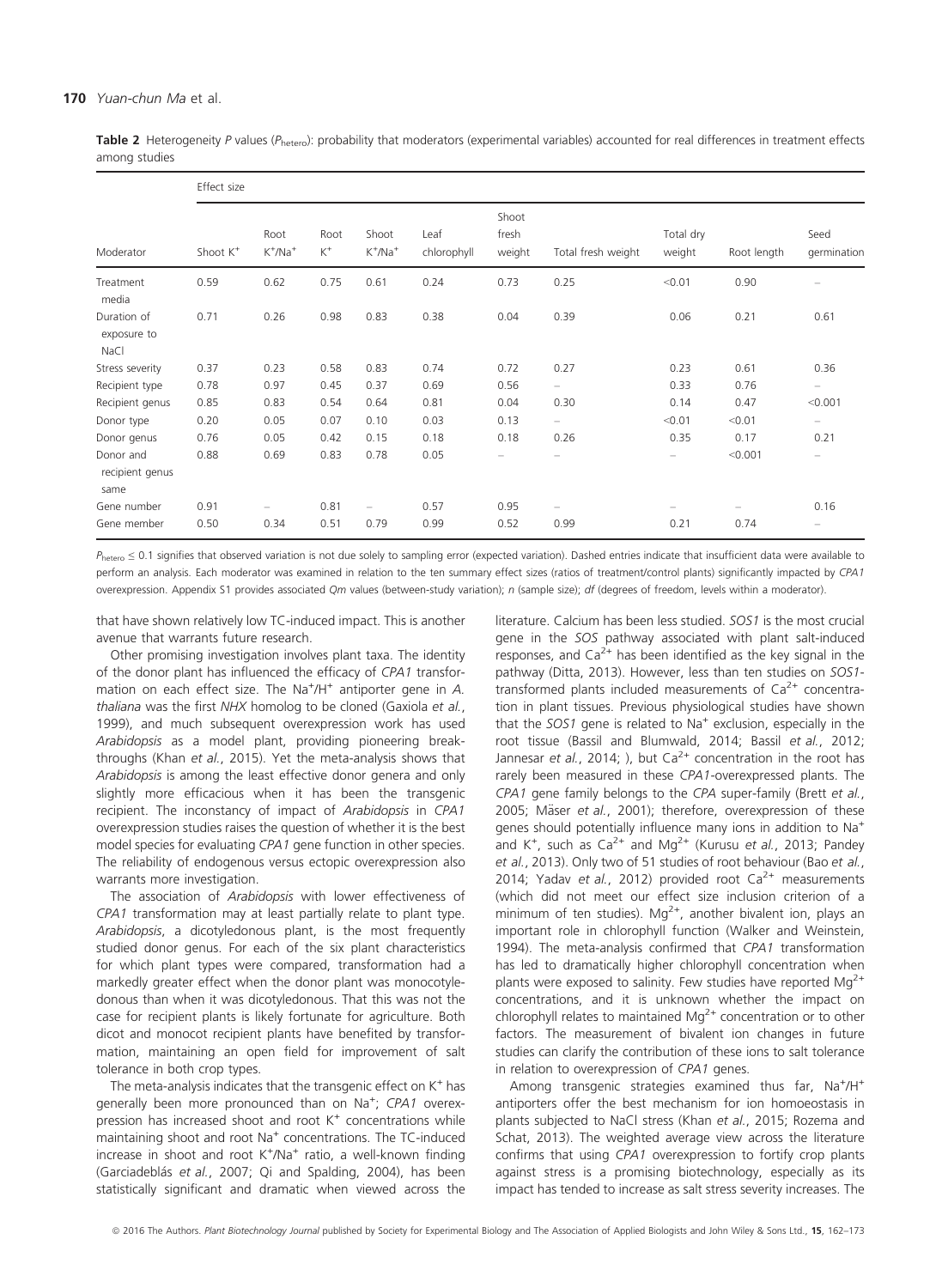analysis points to several areas that warrant further inquiry, in addition to those noted above. Seed germination may represent an especially profitable area for investigation, as it has been the attribute most affected by overexpression, not only in saltstressed plants but in unstressed plants. CPA1 overexpression has had its greatest impact during intermediate durations, roughly coinciding with germination times. Across the 27 studies which measured seed germination, all of the genes were isolated from dicotyledonous plants, and most of the recipient plants were also dicotyledonous. Given that monocots have tended to be more responsive to CPA1 overexpression than dicots, it will be beneficial to learn whether germination under salt stress is impacted even more in monocot seeds. Salt can cause several kinds of physiological stress, and quite a few parameters have been evaluated in traditional physiological studies, for example antioxidant enzymes, MDA, REC, and proline and other compatible solutes (Song et al., 2014; Wang et al., 2011). However, many of these parameters have not been examined in CPA1 overexpression studies, so it is unclear whether overexpression of a CPA1 gene would affect these parameters; this may also be an area of promising research. Another important future research area is cropping situations. As Khan et al. (2015) noted, more field studies are needed to determine the extent to which laboratory findings will translate to increased yield potential in actual cropping situations.

#### Materials and methods

#### Data collection

Data were located through a systematic search of 12 electronic databases using Endnote and ISI Web of Science (Thompson Reuters; additional search details provided in Appendix S1). The search was conducted on 3 October 2014 for articles dated through September 2014 using the search terms ('CPA1 gene family' or 'NHX gene\*' or 'SOS1 gene\*') AND ('overexpress\*'). The search returned 612 unique articles, all from refereed journals. Upon examination, 573 of the articles were excluded because they did not meet our inclusion criteria: data were unrelated to plants (81); CPA1 data were not reported (329); CPA1 genes were not overexpressed (99); they were review articles (60); either treatment or control mean was not reported (1); same data had been reported in another article (1); or the plant parameters in which we were interested were not reported (1). Thirty-nine articles from the Web of Science search met our screening criteria. We located an additional 12 articles by examining article reference lists. In all, 51 articles were included in the meta-analysis, written in English and Chinese and spanning 15 years (citations provided in Appendix S1). Treatment and control means with sample sizes were obtained for each study. Where sample size was not reported, we defined it conservatively as  $n = 1$  if no mean statistics were provided (one study) and  $n = 2$ if mean statistics were reported (12 studies). We used the final time point for studies that included data for multiple time points. Data from graphs were extracted using GetData Graph Digitizer ([http://getdata-graph-digitizer.com\)](http://getdata-graph-digitizer.com).

Multiple treatments from one article were treated as independent studies and represented individual units in the meta-analysis. For example, An et al.(2007) examined the behaviour of transformed and nontransformed plants subjected to four different NaCl concentrations, which resulted in four studies. Wang et al. (2007) included five different concentration NaCl (0, 150, 175, 200 and 225 mm), which resulted in five studies. Although

including more than one study from an article has the disadvantage of potentially increasing the statistical dependence among studies, which for the purposes of meta-analysis are assumed to be independent (Gurevitch and Hedges, 1999), the larger number of studies maximizes the analysis' statistical power (Lajeunesse and Forbes, 2003). This approach has been used commonly in plant biology meta-analyses (Klümper and Qaim, 2014; Wujeska et al., 2013), especially when studies address the moderators being evaluated (Lehmann and Rillig, 2015).

#### Effect sizes and moderators

We analysed several response variables commonly investigated in plant NaCl stress research (Figure 1). Each was incorporated into the analysis as the ratio of transgenic to nontransgenic (control) plant means. This response ratio is referred to as the effect size, and its natural logarithm,  $\ln R$ , is used in the meta-analysis (Borenstein et al., 2009):

 $\ln R = \ln Y_{\text{TC}}/Y_{\text{NC}}$ 

where  $Y_{\text{TC}}$  and  $Y_{\text{NC}}$  are the means of plants that were transformed (TC) and nontransformed (NC) with a CPA1 gene (including transformed with an empty vector), respectively. Response ratios are commonly used in meta-analyses of plant behaviours (Schaeffer et al., 2013; Worchel et al., 2013), as they provide a standardized, unit-less expression of treatment-induced change. The log transformation properly balances positive and negative treatment effects across response ratios (maintains symmetry in the analysis, Borenstein et al., 2009). Ln R values above 0 indicate a TC-induced increase in the parameter, values below 0 indicate a TC-induced decrease in the parameter, and a value of 0 signifies a lack of effect of CPA1 overexpression. An overall, summary effect size was computed for each of the 19 plant characteristics as the weighted mean of effect sizes from the primary studies. Chlorophyll concentration refers to leaves except for three studies in which shoot chlorophyll was reported. K<sup>+</sup>/Na<sup>+</sup> ratios were computed when papers reported respective treatment means for  $K^+$  and  $Na^+$  concentration and did not directly provide the K<sup>+</sup>/Na<sup>+</sup> ratio. Root and shoot data were analysed for those plant characteristics for which these were commonly reported for both organs. Generally, only leaf/shoot data were reported for relative electric conductivity (REC) and concentrations of malondialdehyde, proline and  $Ca^{2+}$ .

In addition to effect size data, we collected information from each study on ten experimental variables or 'moderators' that may modify response to salinity stress. Moderators were of three varieties: (i) experimental conditions: treatment medium, stress severity and duration; (ii) experimental materials: type and genus of gene donor and recipient, whether donor and recipient were the same genus; and (iii) character of foreign genes: identity of the CPA1 genes, number of genes transferred. Moderators were examined to determine whether the effect of CPA1 overexpression has been more pronounced in some experimental contexts than in others. Each moderator contained at least two levels (categories), and a level of a moderator was included in the analysis if data were available for it from at least three studies from more than one article. Categorical levels not meeting these criteria were grouped into a level analysed as 'other' and included in the analyses if 'other' contained at least three studies from more than one article.

When an experiment included three or more levels of a NaCl stress treatment, we scored severity of the stress as 'low',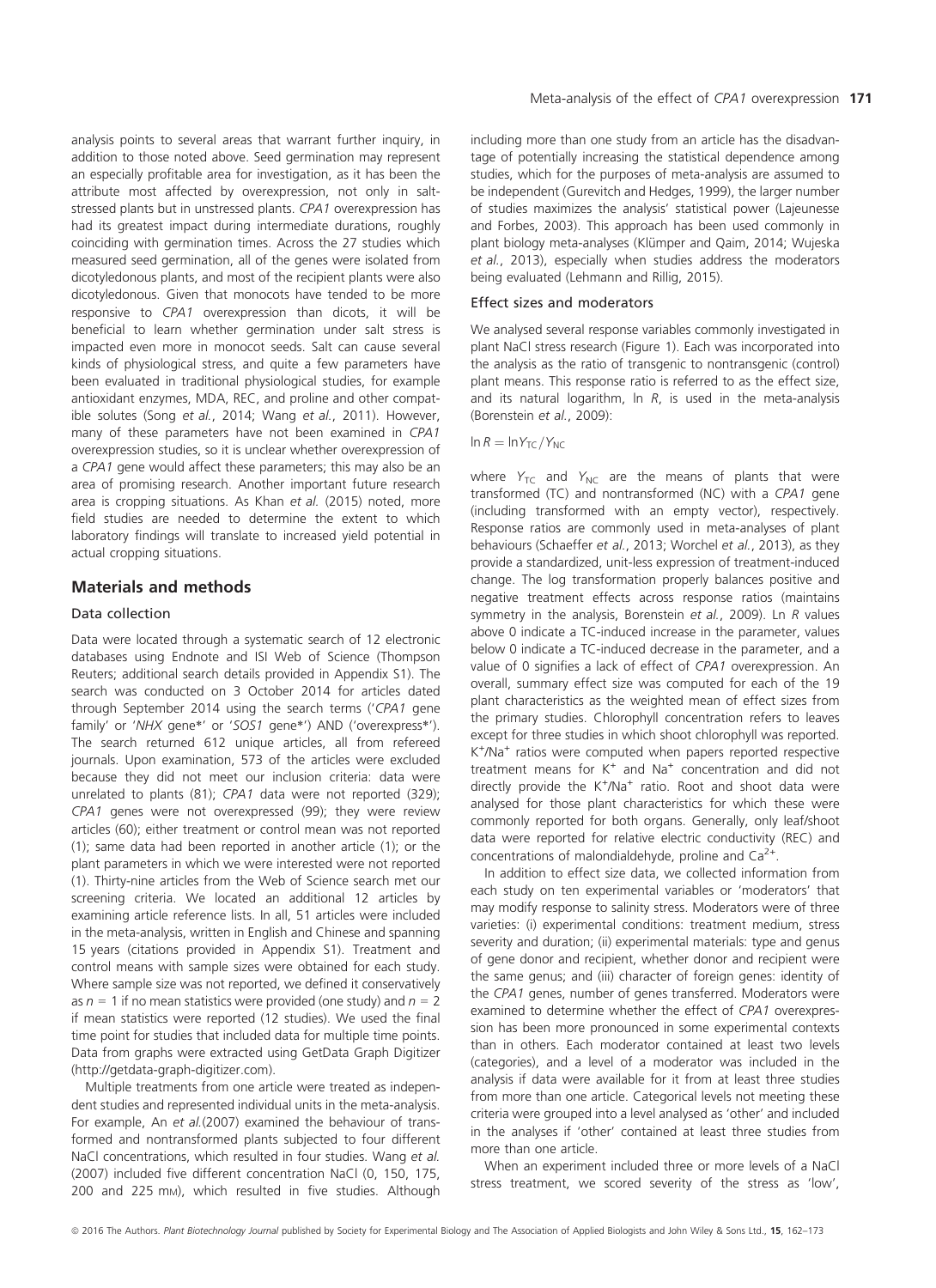#### 172 Yuan-chun Ma et al.

'medium' and 'high', in an effort to evaluate whether the summary effects were impacted differently by different degrees of stress. For example, if an experiment employed four levels of NaCl stress, 100, 200, 300 and 400 mm NaCl, we defined the 100 mm treatment as low, 400 mm treatment as high and 200 and 300 mm treatments as medium.

#### Meta-analysis

Meta-analyses were performed using Comprehensive Meta-Analysis (CMA) software (Version 3.0, Biostat, Englewood, NJ; 2014). Individual studies were weighted using nonparametric variance:

$$
V \ln R = (n_{\text{TC}} + n_{\text{NC}})/(n_{\text{TC}} * n_{\text{NC}})
$$

where  $V \ln R$  is the variance of the natural log of the response ratio R and  $n_{TC}$  and  $n_{NC}$  are the sample sizes of the TC and NC treatments. Standard errors or standard deviations were not reported for most studies nor was sufficient information given in many instances to estimate these from ANOVA mean separation test values. It is not uncommon for measures of dispersion to have been omitted from publications in plant biology, which makes calculating weight based solely on sample size (nonparametric variance) a necessity. Treatment summary effects were considered significant if their 95% confidence intervals did overlap zero. Presence or absence of heterogeneity (real or true variation in effects) was assessed with the Q statistic (a measure of weighted squared deviations) and estimated using  $l^2$  (a descriptive index that estimates the ratio of true heterogeneity to total variation across the observed effect sizes) (Borenstein et al., 2009). Potential publication bias was assessed statistically with Begg and Mazumbar rank (Kendall) correlation and Egger's linear regression (Begg and Mazumdar, 1994; Sterne and Egger, 2005). It was represented graphically with funnel plots of effect sizes versus their standard errors (Borenstein et al., 2009). A fail-safe method was used to ask whether the entire summary effect may be attributed to bias. We employed the Orwin's fail-safe N approach (Borenstein, 2005), considered an improvement on the original Rosenthal fail-safe N method (Rosenthal, 1979). The Duval and Tweedie iterative trim and fill method was used to demonstrate how the summary effect size would shift if apparent bias were to be removed (Duval and Tweedie, 2000). Additional details about publication bias tests are provided in Appendix S1.

## Acknowledgements

This project was supported by the Priority Academic Program Development of Modern Horticulture Science in Jiangsu Province, China, and the Tennessee Agricultural Experiment Station, USA.

## **References**

- Adem, G.D., Roy, S.J., Plett, D.C., Zhou, M., Bowman, J.P. and Shabala, S. (2015) Expressing AtNHX1 in barley (Hordium vulgare L.) does not improve plant performance under saline conditions. Plant Growth Regul. 77, 289–297.
- Ahmad, I. and Maathuis, F.J.M. (2014) Cellular and tissue distribution of potassium: physiological relevance, mechanisms and regulation. J. Plant Physiol. 171, 708–714.
- An, R., Chen, Q.J., Chai, M.F., Lu, P.L., Su, Z., Qin, Z.X., Chen, J. et al. (2007) AtNHX8, a member of the monovalent cation: proton antiporter-1 family in Arabidopsis thaliana, encodes a putative Li<sup>+</sup>/H<sup>+</sup> antiporter. Plant J., 49, 718-728.
- Apse, M.P., Aharon, G.S., Snedden, W.A. and Blumwald, E. (1999) Salt tolerance conferred by overexpression of a vacuolar Na<sup>+</sup>/H<sup>+</sup> antiport in Arabidopsis. Science, 285, 1256-1258.
- Bao, A.K., Wang, Y.W., Xi, J.J., Liu, C., Zhang, J.L. and Wang, S.M. (2014) Coexpression of xerophyte Zygophyllum xanthoxylum ZxNHX and ZxVP1-1 enhances salt and drought tolerance in transgenic lotus corniculatus by increasing cations accumulation. Funct. Plant Biol. 41, 203–214.
- Barragán, V., Leidi, E.O., Andrés, Z., Rubio, L., De Luca, A., Fernandez, J.A., Cubero, B. et al. (2012) Ion exchangers NHX1 and NHX2 mediate active potassium uptake into vacuoles to regulate cell turgor and stomatal function in Arabidopsis. Plant Cell, 24, 1127–1142.
- Bassil, E. and Blumwald, E. (2014) The ins and outs of intracellular ion homeostasis: NHX-type cation/H<sup>+</sup> transporters. Curr. Opin. Cell Biol. 22, 1-6.
- Bassil, E., Coku, A. and Blumwald, E. (2012) Cellular ion homeostasis: emerging roles of intracellular NHX Na/H antiporters in plant growth and development. J. Exp. Bot. 63, 5727–5740.
- Begg, C.B. and Mazumdar, M. (1994) Operating characteristics of a bank correlation test for publication bias. Biometrics, 50, 1088–1101.
- Blumwald, E. (2000) Sodium transport and salt tolerance in plants. Curr. Opin. Cell Biol. 12, 431–434.
- Borenstein, M. (2005) Software for publication bias. In Publication Bias in Meta-Analysis: Prevention, Assessment and Adjustments(Rothstein, H.R., Sutton, A.J. and Borenstein, M., eds), pp. 193–220. England: Blackwell Science.
- Borenstein, M., Hedges, L.V., Higgins, J.P.T. and Rothstein, H.R. (2009) Introduction to Meta-Analysis. Manhattan: John Wiley & Sons.
- Brett, C.L., Donowitz, M. and Rao, R. (2005) Evolutionary origins of eukaryotic sodium/proton exchangers. Am. J. Physiol. Cell Physiol. 288, C223-C239.
- Chanroj, S., Wang, G., Venema, K., Zhang, M.W., Delwiche, C.F. and Sze, H. (2012) Conserved and diversified gene families of monovalent cation/H<sup>+</sup> antiporters from algae to flowering plants. Front. Plant Sci. 3, 279–286.
- Chinnusamy, V., Jagendorf, A. and Zhu, J.K. (2005) Understanding and improving salt tolerance in plants. Crop Sci. 45, 437–448.
- Cooper, H.M. (2009) Research Synthesis and Meta-Analysis: A Step-by-Step Approach. Los Angeles: Sage.
- Cramer, G.R., Urano, K., Delrot, S., Pezzotti, M. and Shinozaki, K. (2011) Effects of abiotic stress on plants: a systems biology perspective. BMC Plant Biol. 11, 163.
- Cumming, C. (2012) Understanding the New Statistics: Effect Sizes, Confidence Intervals, and Meta-Analysis. New York: Routledge Taylor & Francis Group.
- Ditta, A. (2013) Salt tolerance in cereals: molecular mechanisms and applications. In Molecular Stress Physiology of Plants(Rout, R.G. and Das, B.A., eds), pp. 133–154. India: Springer.
- Duval, S. and Tweedie, R. (2000) A nonparametric "trim and fill" method of accounting for publication bias in meta-analysis. J. Am. Stat. Assoc. 95, 89–98.
- Fan, W., Deng, G., Wang, H., Zhang, H. and Zhang, P. (2015) Elevated compartmentalization of Na<sup>+</sup> into vacuoles improves salt and cold stress tolerance in sweet potato (Ipomoea batatas). Physiol. Plant. 154, 560-571.
- Feki, K., Quintero, F.J., Khoudi, H., Leidi, E.O., Masmoudi, K., Pardo, J.M. and Brini, F. (2014) A constitutively active form of a durum wheat Na<sup>+</sup>/H<sup>+</sup> antiporter SOS1 confers high salt tolerance to transgenic Arabidopsis. Plant Cell Rep. 33, 277–288.
- Flowers, T.J., Troke, P.F. and Yeo, A.R. (1977) Mechanism of salt tolerance in halophytes. Ann. Rev. Plant Physiol. Plant Mol. Biol. 28, 89-121.
- Fukuda, A., Nakamura, A., Tagiri, A., Tanaka, H., Miyao, A., Hirochika, H. and Tanaka, Y. (2004) Function, intracellular localization and the importance in salt tolerance of a vacuolar Na<sup>+</sup>/H<sup>+</sup> antiporter from rice. Plant Cell Physiol. 45, 146–159.
- Garciadeblás, B., Haro, R. and Benito, B. (2007) Cloning of two SOS1 transporters from the seagrass Cymodocea nodosa. SOS1 transporters from Cymodocea and Arabidopsis mediate potassium uptake in bacteria. Plant Mol. Biol. 63, 479–490.
- Gaxiola, R.A., Rao, R., Sherman, A., Grisafi, P., Alper, S.L. and Fink, G.R. (1999) The Arabidopsis thaliana proton transporters, AtNhx1 and Avp1, can function in cation detoxification in yeast. Proc. Natl. Acad. Sci. 96, 1480–1485.
- Gurevitch, J. and Hedges, L.V. (1999) Statistical issues in ecological metaanalyses. Ecology, 80, 1142–1149.